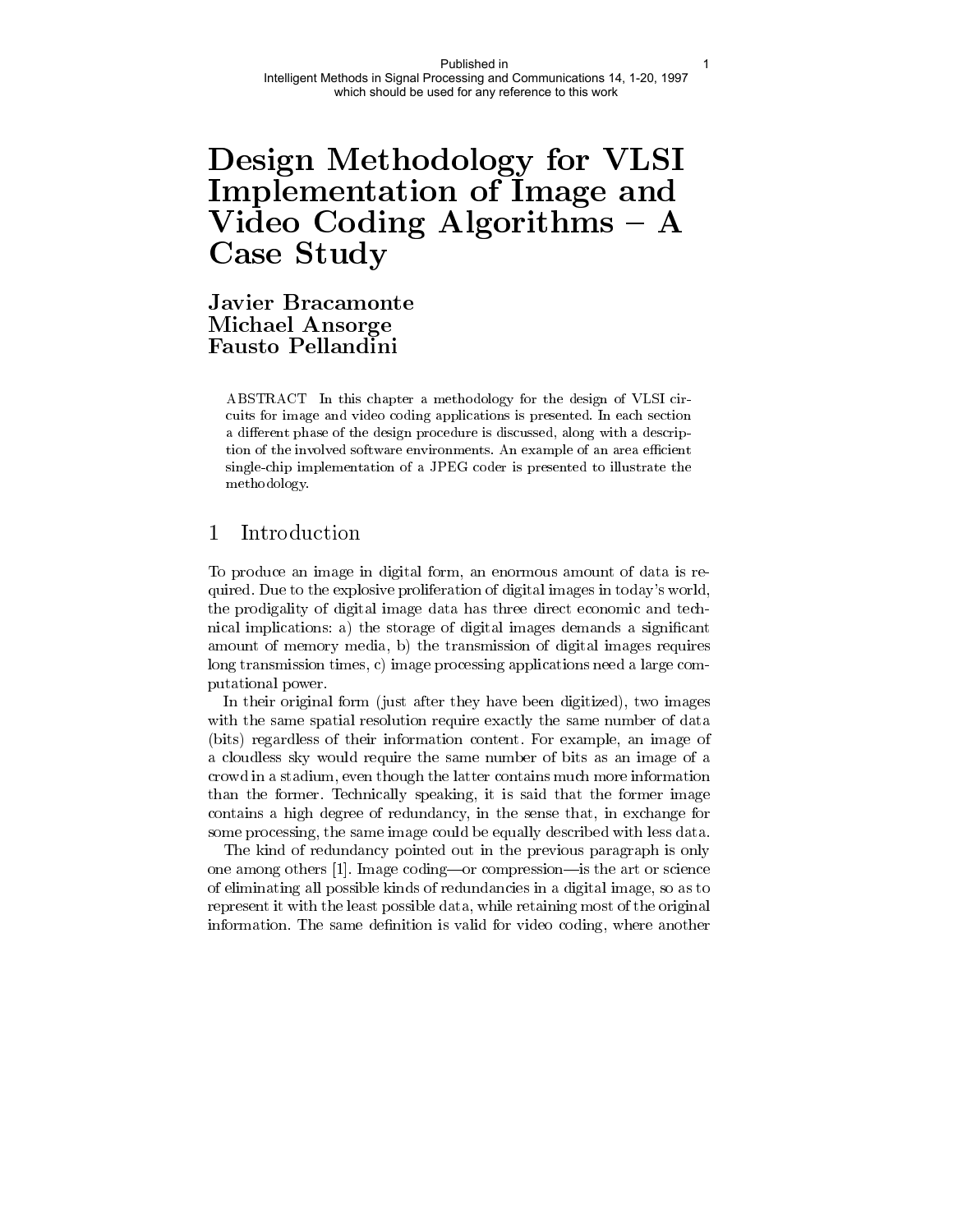and exploitable kind of redundancy is present, given the high degree of similarity between two successive images in a video sequence.

Several image compression techniques are currently available [2][3]. In general, the original image is processed with the selected coding algorithm, to produce a compressed version. Depending on the application, the compressed version is either stored, or transmitted via a communication channel. Then, when the original image is required, the decoding algorithm is applied to the compressed version to recover an exact copy of the original image (lossless compression), or a very good replica (lossy compression). In effect, to increase the compression efficiency, most of the coding algorithms are allowed to introduce some errors.

In order to produce a compressed (or decompressed) image or video sequence, a signicant amount of computational resources are needed. For some applications, a general purpose personal computer would suffice to execute the coding/decoding algorithms. However, when the process must be performed in real time, the required computational power might be so high that it can only be achieved by means of particular VLSI circuits. These circuits may correspond to special programmable video signal processors (VSP) of the last generation [4][5], or to application specic integrated circuits (ASICs). The ASIC solution, towards which the methodology presented in this chapter is oriented, is essential for particularly demanding applications such as miniaturized and/or portable equipment.

The process of materializing the mathematical description of an image compression algorithm into a chip implies the solution of a relatively complex problem. The complete design process extends over many levels of abstraction; each level requiring the use of different methods and technologies, whose intermediate results should be useful to facilitate the tasks of the next abstraction level. An effective methodology is thus indispensable to orchestrate the multiple involved procedures in order to reduce time, effort and design errors, while constraining the final result for a particular feature such as high speed, small area or low power consumption.

The different steps of the methodology reported in this chapter are: a) high-level modeling of the algorithm, b) VLSI architecture design, c) bittrue level modeling,  $d$ ) layout design, and e) verification and testing. Figure 1 shows the process stream of the methodology, along with the supporting software environments. To illustrate the methodology, a case study consisting of the VLSI implementation of a JPEG coder will be described.

The remainder of this chapter is organized asfollows. A brief description of the JPEG algorithm is presented in section 2. The high level modeling is described in section 3. The VLSI architectures are presented in section 4. The bit-true level modeling of the algorithm is described in section 5, and the layout design is discussed in section 6. Finally, the results are given in section 7, just before the conclusions in section 8.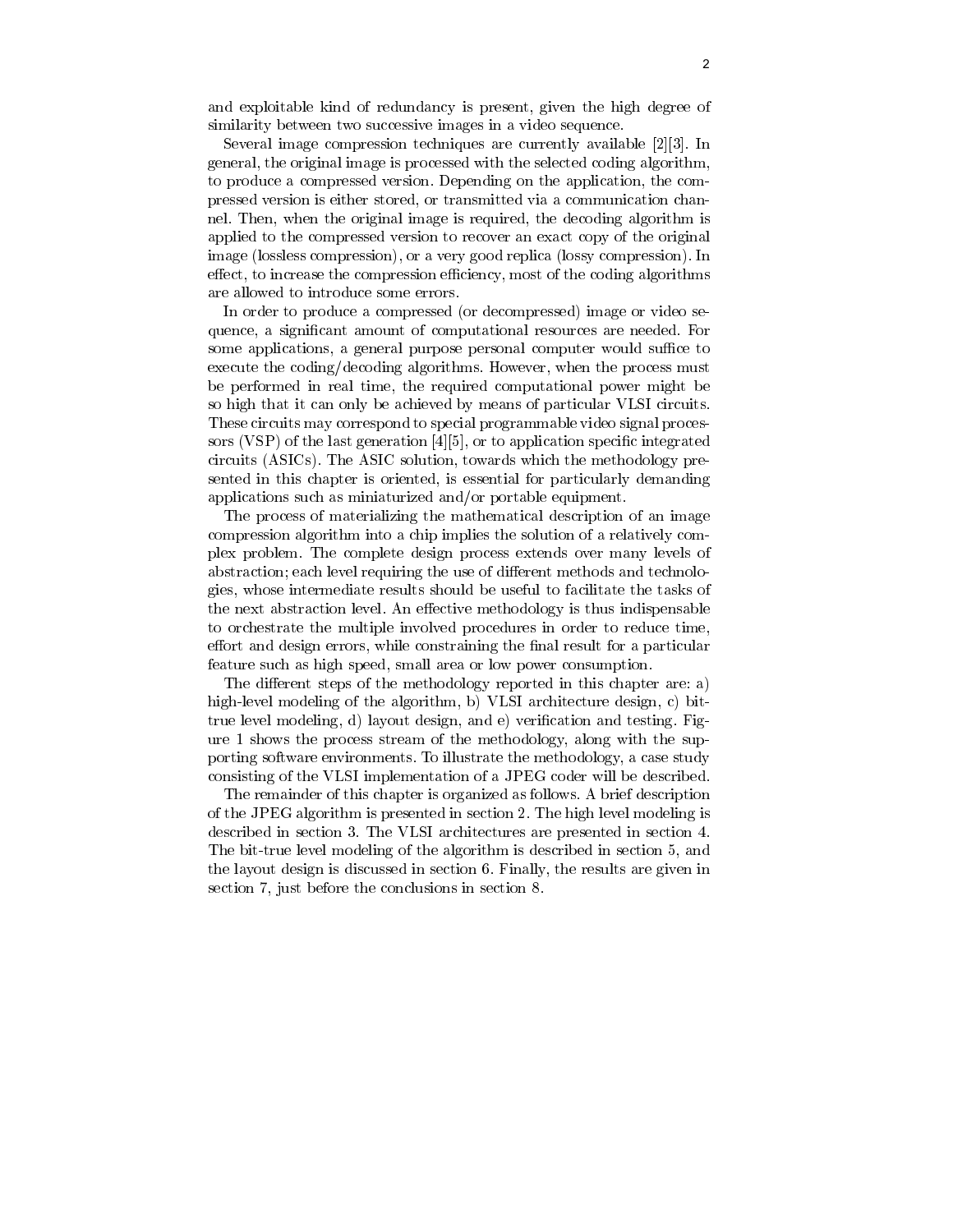

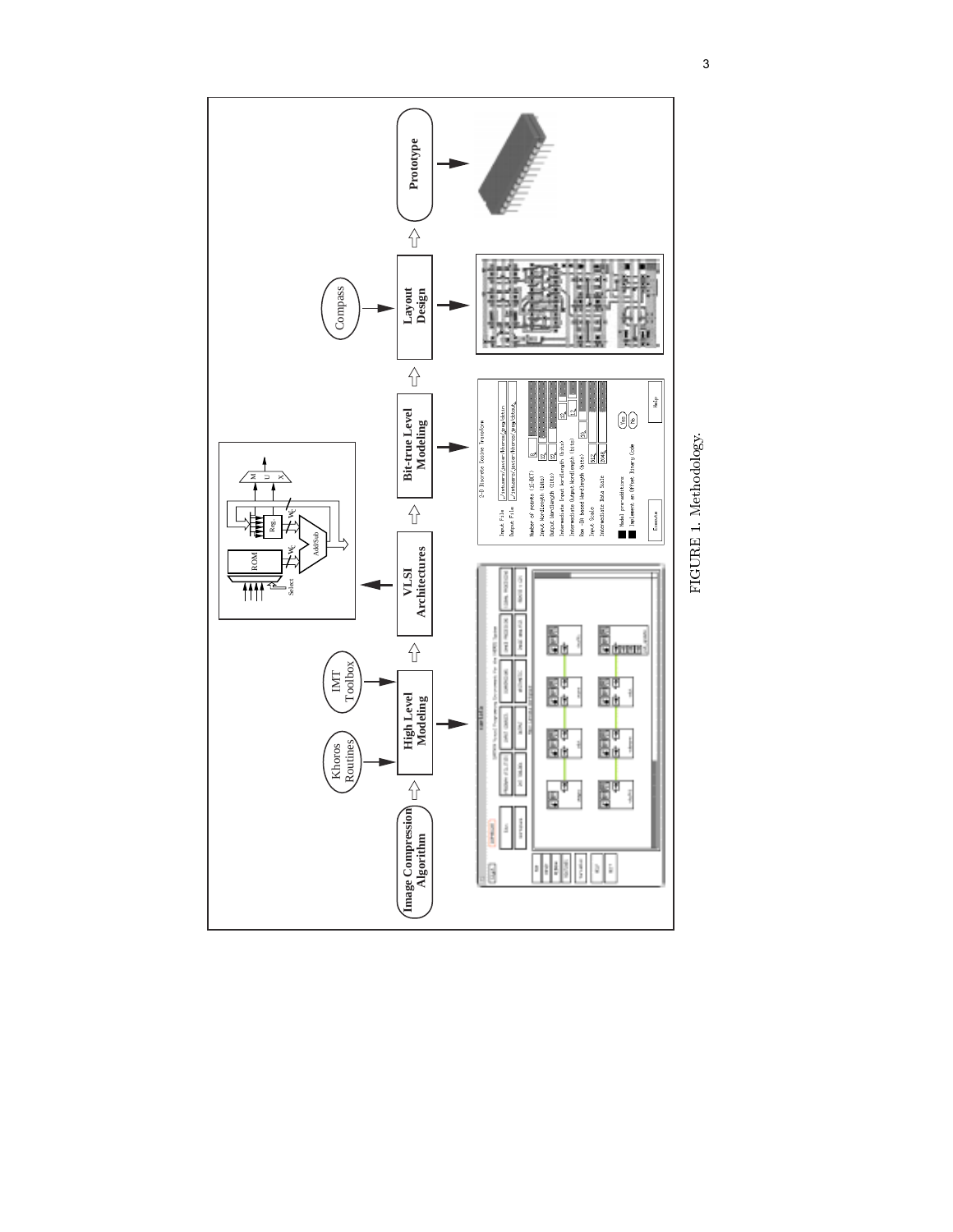## 2 JPEG Baseline Algorithm

The Joint Photographic Expert Group (JPEG) algorithm defines an international standard for compression of continuous-tone still images. It specifies four modes of operation: sequential, progressive, lossless and hierarchical [6]. Thus, rather than a single image compression method, JPEG defines a family of application-dependent coding schemes. Among them, the baseline system of the sequential mode is by far the most used, since it covers a wide range of applications. It is hence the implementation system we address in this chapter.



FIGURE 2. Baseline JPEG algorithm.

The baseline sequential JPEG algorithm is depicted in Figure 2. It is a Discrete Cosine Transform (DCT) -based process which transforms blocks of 8x8 pixels sequentially from the original image, into 8x8 blocks of coefficients in the frequency domain [7]. The goal of this transformation is to decorrelate the original data and redistribute the signal energy among only a small set of transform coefficients in the low frequency zone. For illustration, an array of 8x8 pixels, corresponding to a region of the eye in an image of a person's face, is given in Equation (1.1). The result after a 2-D DCT has been applied to the array x (whose elements are previously offset by  $-128$ , as required by JPEG) is given in Equation (1.2). It can be seen that most of the energy is concentrated in only a few low frequency (i.e., the top left corner region) coefficients.

|  |  |  |  | (1.1)                                                                                                                                                                                                                                                                                                                                                                                                                                                                                                  |
|--|--|--|--|--------------------------------------------------------------------------------------------------------------------------------------------------------------------------------------------------------------------------------------------------------------------------------------------------------------------------------------------------------------------------------------------------------------------------------------------------------------------------------------------------------|
|  |  |  |  |                                                                                                                                                                                                                                                                                                                                                                                                                                                                                                        |
|  |  |  |  |                                                                                                                                                                                                                                                                                                                                                                                                                                                                                                        |
|  |  |  |  |                                                                                                                                                                                                                                                                                                                                                                                                                                                                                                        |
|  |  |  |  | $\begin{bmatrix} 77 & 69 & 69 & 70 & 71 & 67 & 67 & 67 \\ 74 & 70 & 72 & 67 & 64 & 66 & 66 & 65 \end{bmatrix}$<br>$\begin{array}{cccccc} 67 & 72 & 68 & 68 & 64 & 66 & 68 & 66 \end{array}$<br>$\mathbf{x} = \begin{bmatrix} 65 & 72 & 71 & 71 & 62 & 65 & 69 & 90 \\ 68 & 76 & 79 & 65 & 61 & 56 & 58 & 99 \end{bmatrix}$<br>78 93 95 69 59 56 56 71<br>$\begin{array}{ ccccccccccc } \hline 73 & 108 & 106 & 92 & 68 & 60 & 60 & 83 \\ \hline 70 & 105 & 110 & 105 & 90 & 84 & 83 & 102 \end{array}$ |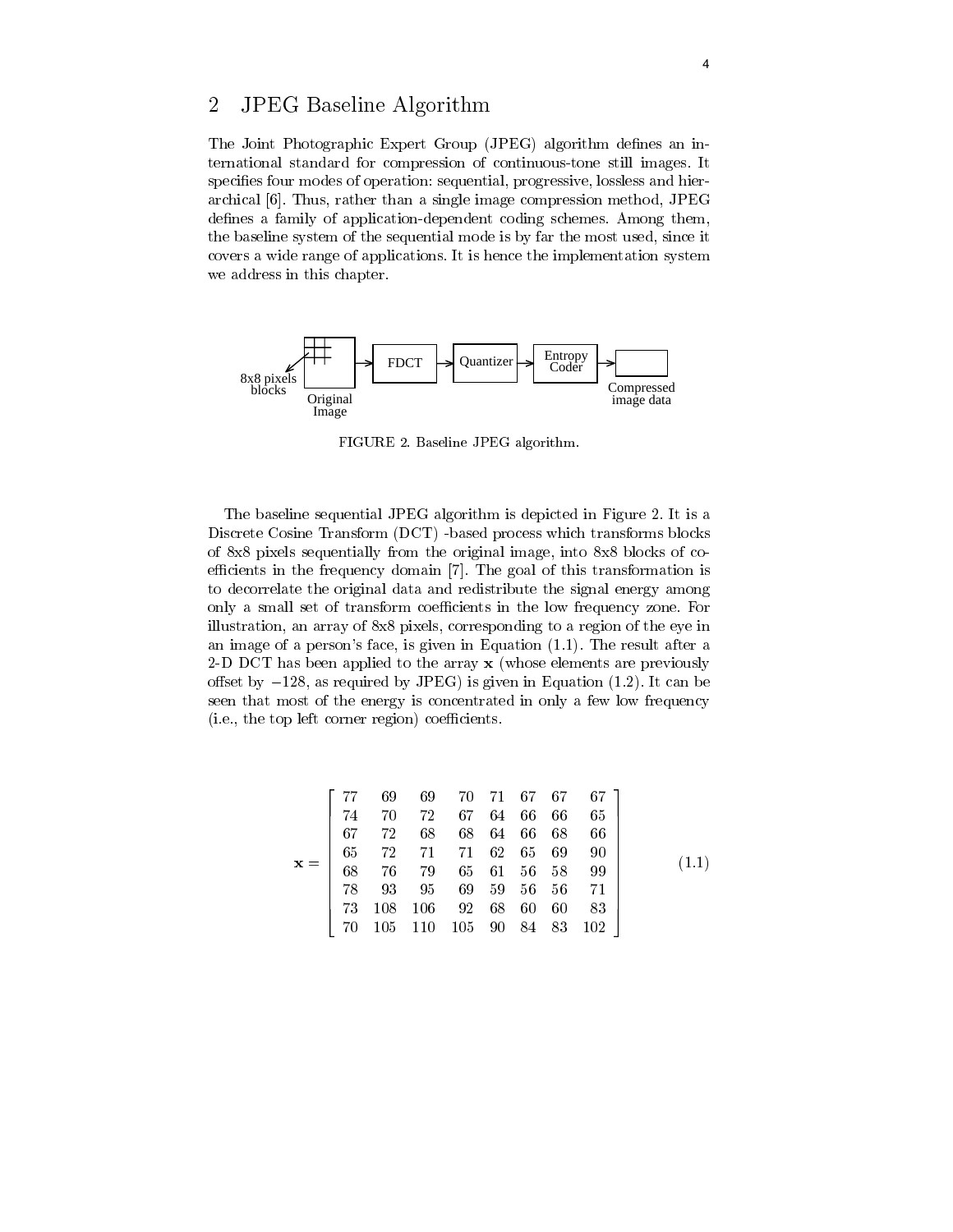$$
\mathbf{X} = \begin{bmatrix}\n-431 & 25 & 11 & -48 & -3 & -16 & 4 & -6 \\
-52 & -16 & 6 & 40 & 8 & 15 & 0 & 5 \\
35 & 9 & -20 & 4 & -5 & 4 & -6 & 0 \\
-18 & 19 & 11 & -2 & 2 & -3 & 6 & 6 \\
15 & -26 & 2 & -3 & 11 & -3 & 2 & -1 \\
-1 & 6 & -3 & -2 & -1 & 1 & -5 & -4 \\
-1 & 1 & -4 & 9 & -4 & 2 & -1 & 3 \\
-2 & -1 & 0 & -4 & 4 & -4 & -1 & -1\n\end{bmatrix}
$$
(1.2)

Based on a psychovisual analysis, a normalization array can be dened. Its purpose is to quantize those DCT coefficients that are visually significant with relative short quantization steps, while using large quantization steps for those coefficients which are less important. This large-step quantization, associated with the energy packing effect of the transformation, results in general in the zeroing out of many  $DCT$  coefficients. Equation  $(1.3)$  gives the resulting array  $Q$ , when the matrix  $X$  in Equation (1.2) has been quantized by using the normalization matrix given in Equation (1.4) on page 8.

$$
\mathbf{Q} = \begin{bmatrix} -27 & 2 & 1 & -3 & 0 & 0 & 0 & 0 \\ -4 & -1 & 0 & 2 & 0 & 0 & 0 & 0 \\ 2 & 1 & -1 & 0 & 0 & 0 & 0 & 0 \\ -1 & 1 & 0 & 0 & 0 & 0 & 0 & 0 \\ 1 & -1 & 0 & 0 & 0 & 0 & 0 & 0 \\ 0 & 0 & 0 & 0 & 0 & 0 & 0 & 0 \\ 0 & 0 & 0 & 0 & 0 & 0 & 0 & 0 \\ 0 & 0 & 0 & 0 & 0 & 0 & 0 & 0 \end{bmatrix}
$$
(1.3)

A long sequence of zero-valued coefficients can be effectively abridged by runlength coding. In order to increase the efficiency of the runlength coding, the array of normalized DCT coefficients is reordered by following a zigzag pattern. The reordering has the effect of producing longer runs of zeros. The resulting zigzag-reordered, 64-element 1-D array is:  $\{-27, 2, -4, 2, -1, 1, -3, 0, 1, -1, 1, 1, -1, 2, 0, 0, 0, 0, 0, -1, 0, \ldots, 0\}$ , where the ellipsis replaces a sequence of 42 zeros.

The top-left coefficient (element  $(0, 0)$ ) of the array **X** in Equation (1.2), is called the DC coefficient (the remaining coefficients are referred to as AC coefficients). Its value represents the (upscaled) average value of the 64 pixels of the original image (this value in Equation (1.2) is negative due to the offset of  $-128$ , as pointed out above). Since the average value of two adjacent 8x8 blocks of pixels is, with a high probability, very similar, a straight DPCM (differential pulse code modulation) scheme can be applied to the DC coefficients, using the DC coefficient of the previous coded block as the prediction value.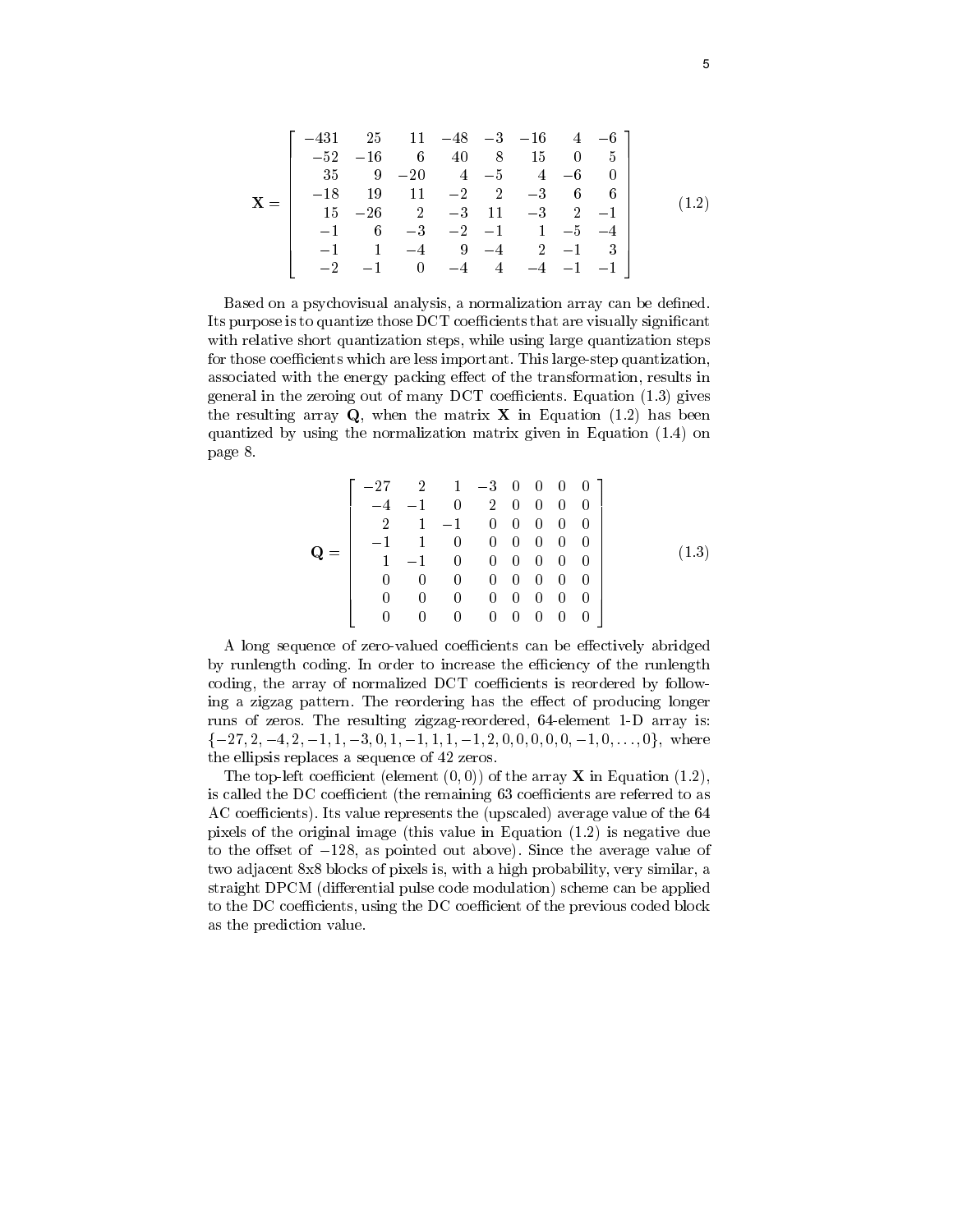Though the quantization of the DCT coefficients is the main mechanism of data compression (and also of information loss), additional data compression can be obtained by entropy coding the output of the DPCM and runlength coders. While both Huffman and arithmetic coding are defined by the general JPEG standard for the entropy coding stage, the baseline JPEG algorithm uses Huffman coding only. This fact presents two important advantages: first, Huffman coding requires a less complex hardware implementation; and second, many algorithms on arithmetic coding are patented, and their commercial implementation, in consequence, requires the payment of license fees [8].

#### 3 3 High Level Modeling

A modular high level implementation of the JPEG algorithm is shown in Figure 3. The top and bottom flowgraphs represent the encoder and decoder respectively. The runlength coding and DPCM operations, described in the previous section, were merged into a single module with the Huffman coder/decoder (i.e.,  $v \frac{huffc}{v huffd}$ ). From an image processing point of view, this high-level modeling is an application program by itself [9]. Typical compression ratios of images are around 10, depending on the image activity and spatial resolution.

In the high level model, each process of the algorithm was implemented with the C programming language, using floating point precision for the arithmetic operations. No concerns were raised atthis point on issues as to how the operations will be carried out by the hardware (e.g., hardware multiplexing, parallel processing, bit-serial architectures, etc.). With respect to our methodology, developing a high level model of an algorithm allows us to have both a reference and a framework to support the bit-true level modeling (section 5).

The Khoros software [10] has been chosen as the environment for developing the high and bit-true level modeling. Due to its user-friendliness and visual programmable capability, it permits a rapid evaluation of the results of a given conguration. Each glyph (or icon) in Figure 3 corresponds to a C program that has been converted into a Khoros routine. The glyph named images addresses a database and provides the image to be coded. The glyph *put\_update* has the task of displaying the decompressed image. Both routines are part of the original Khoros software.

The graphical user interface (GUI) of the routine vdct is shown in Figure 4. Though JPEG specifies a fixed block size of  $8x8$  pixels, the number of points of the inherent 1-D DCT has been left as a parameter for experimental purposes. The same GUI is used for both the forward and inverse 2-D DCT.

The GUI of the routine *vnorm* is shown in Figure 5. It performs the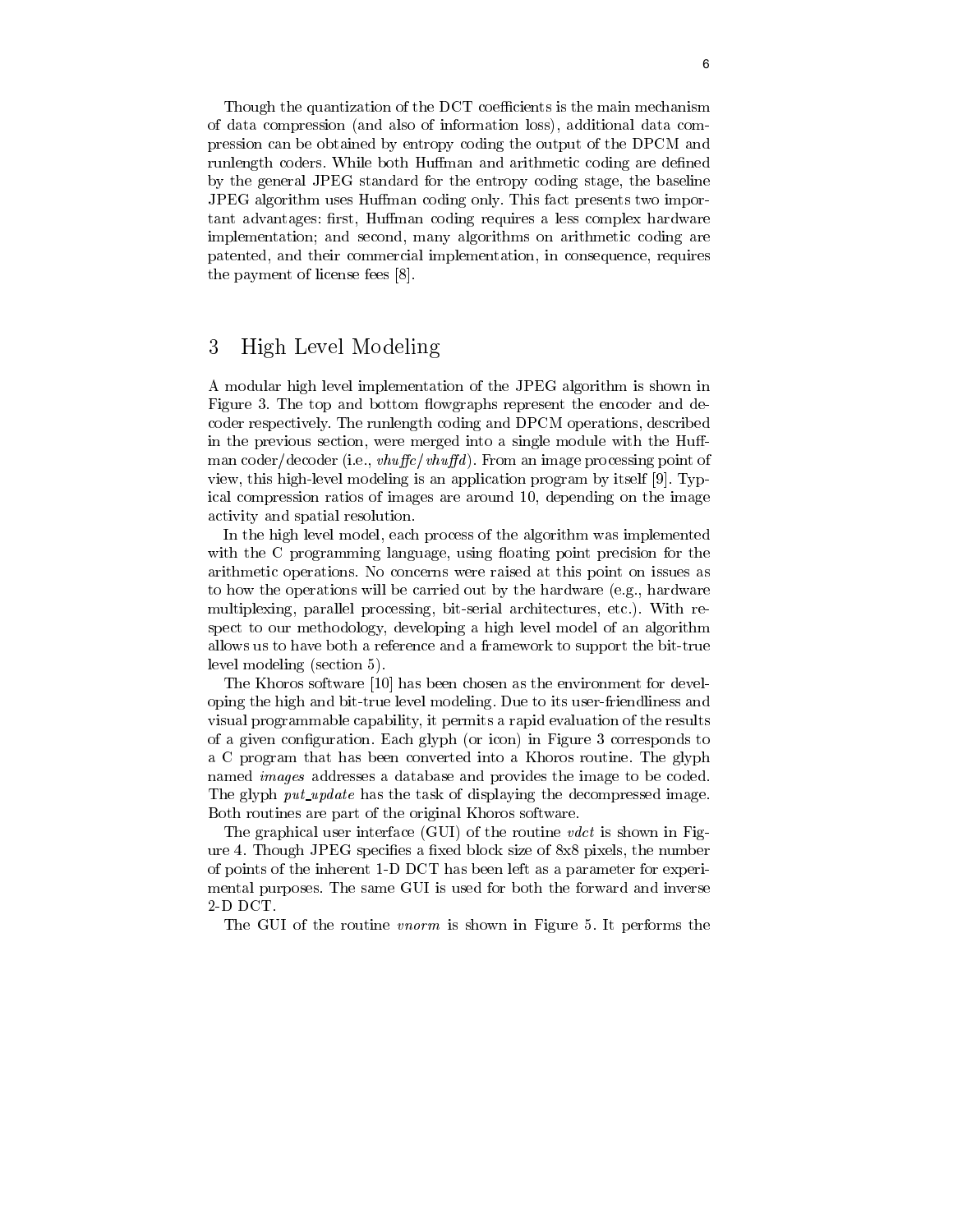|         |                                                              | SIGNAL PROCESSING  | REMOTE & GIS   |                        |                                                |           |                                                       |                      |
|---------|--------------------------------------------------------------|--------------------|----------------|------------------------|------------------------------------------------|-----------|-------------------------------------------------------|----------------------|
|         |                                                              | IMAGE PROCESSING   | INAGE ANALYSIS |                        | 卹<br>X EI<br>Ė                                 | vhuffc    | 剛<br><u>in K</u><br>Ť<br>囹                            | put_update<br>↟<br>↟ |
|         | CANTATA Visual Programming Environment for the KHOROS System | <b>CONVERSIONS</b> | ARITHMETIC     |                        | Ģ<br>Ø<br>鷗<br>İ<br>्र                         | vnorm     | Ģ<br>l"<br>$\blacksquare$<br>$\mathbf{\dot{t}}$<br>X. | vdet                 |
| cantata |                                                              | INPUT SOURCES      | <b>OUTPUT</b>  | Main Cantata Workspace | Ģ<br>Ø<br><b>I</b><br>Ċ<br>溪                   | vdet      | Ģ<br>lii D<br>$\blacksquare$<br>$\dot{t}$<br>☀        | vdenorm              |
|         |                                                              | PROGRAM UTILITIES  | INT TOOLBOX    |                        | Ģ<br>圖溪                                        | images    | $\overline{\bm{\theta}}$<br>國<br><u>e</u>             | whuffd               |
|         | COPYRIGHT                                                    | Edit               | korkspace      |                        |                                                |           |                                                       |                      |
| Þ       | <b>Glyph</b>                                                 |                    |                |                        | <b>ROUTINES</b><br><b>REDRAW</b><br>RESET<br>る | Variables | e<br>呈<br><b>TIMB</b>                                 |                      |

FIGURE 3. High level implementation of JPEG in Khoros. FIGURE 3. High level implementation of JPEG in Khoros.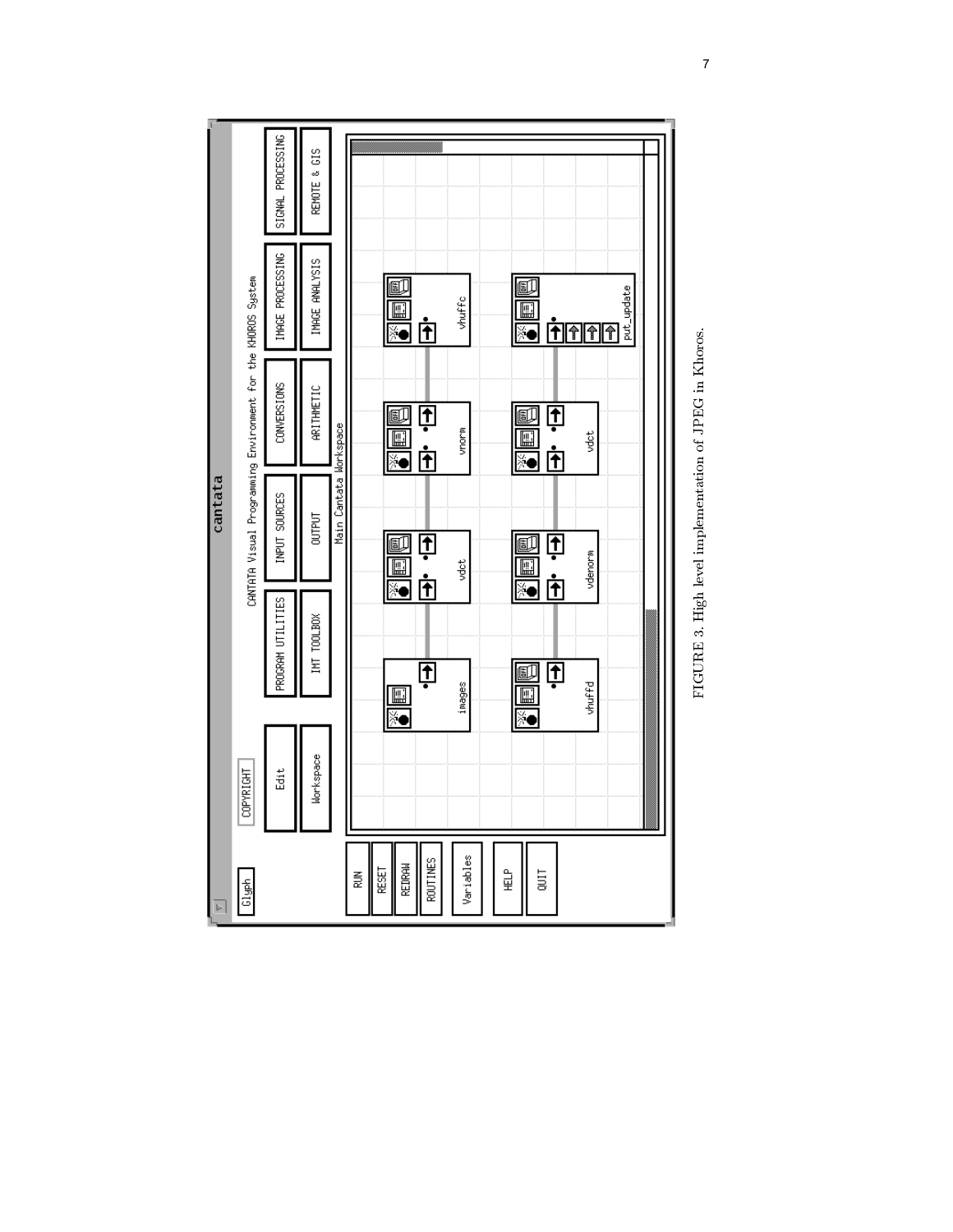| 2-D Discrete Cosine Transform     |
|-----------------------------------|
| Input File<br>Output File         |
| Number of points (1-D DCT)<br>18. |
| DCT direction<br>Forward          |
|                                   |
|                                   |
| Help<br>Execute                   |

FIGURE 4. GUI of the 2-D DCT.

quantization of the 2-D DCT coefficients with a normalization array that is user selectable. By default the normalization array given in Equation (1.4) has been programmed; it corresponds to the array proposed in Table K.1 in Annex K of reference [11]. The Scale Factor parameter allows the user to control the compression ratio. The higher the setting of this scale factor the lower the amount of the resulting compressed image data. This kind of improvement of the compression ratio (CR) is made to the detriment of the quality of the reconstructed image. By default, Scale Factor is set to 1, which offers a good compromise: image quality/ $CR$ .

$$
\mathbf{N} = \begin{bmatrix} 16 & 11 & 10 & 16 & 24 & 40 & 51 & 61 \\ 12 & 12 & 14 & 19 & 26 & 58 & 60 & 55 \\ 14 & 13 & 16 & 24 & 40 & 57 & 69 & 56 \\ 14 & 17 & 22 & 29 & 51 & 87 & 80 & 62 \\ 18 & 22 & 37 & 56 & 68 & 109 & 103 & 77 \\ 24 & 35 & 55 & 64 & 81 & 104 & 113 & 92 \\ 49 & 64 & 78 & 87 & 103 & 121 & 120 & 101 \\ 72 & 92 & 95 & 98 & 112 & 100 & 103 & 99 \end{bmatrix}
$$
(1.4)

The *vhuff* routine implements the Huffman coding. The user is given the possibility of selecting a Human table customized to the application. By default, the Huffman codes proposed in Table K.5 in Annex K of reference [11] have been programmed.

As the number of new developed Khoros routines grows, it is convenient to integrate them into a toolbox. This provides a software structure that is easier to reuse, maintain, document, and distribute [12]. The created IMT Toolbox, contains the JPEG related routines shown in Figure 3, and some routines for other methods for image compression.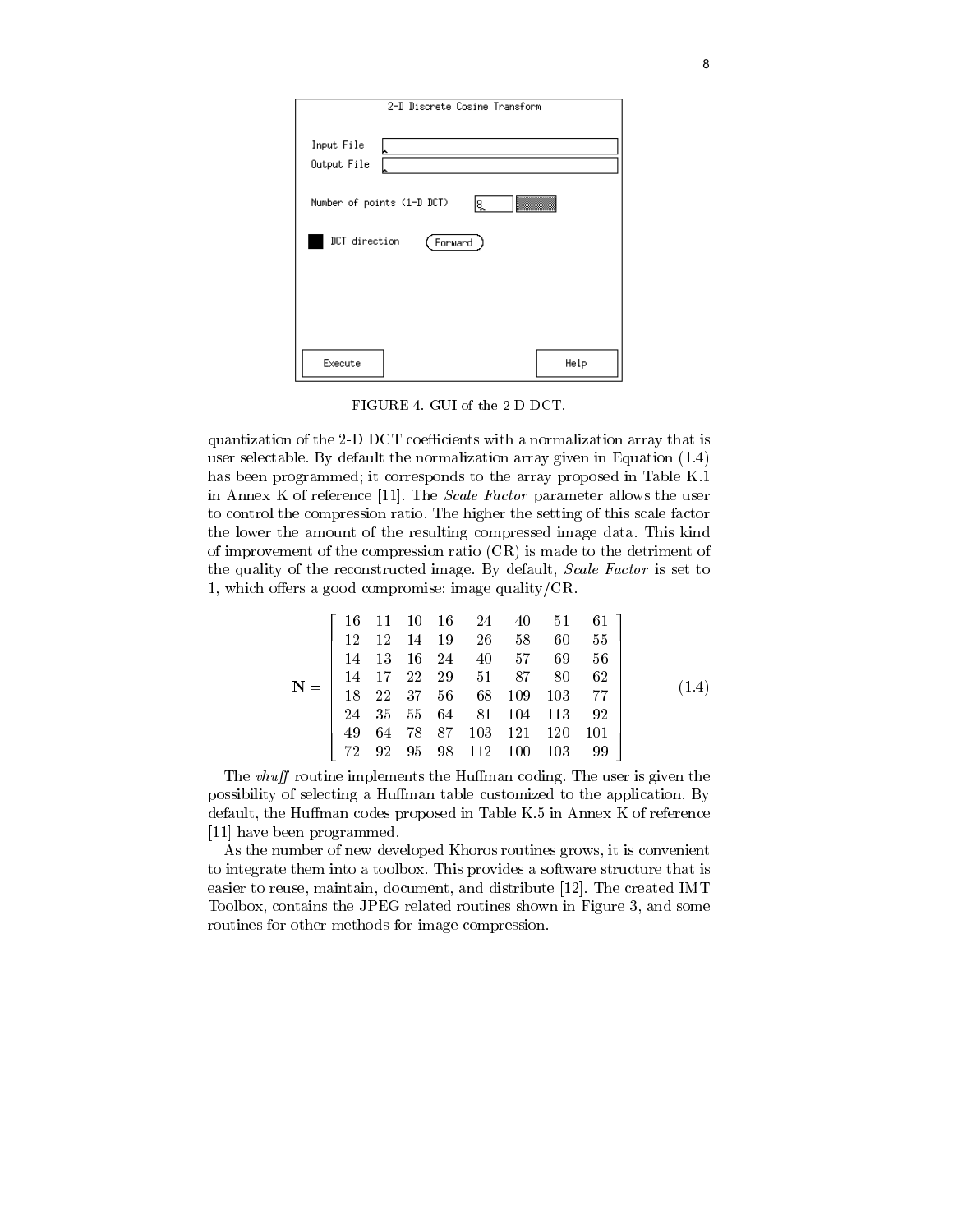| Baseline JPEG Quantizer             |      |
|-------------------------------------|------|
| Input File<br>Output File           |      |
| Normalization Array<br>Scale Factor |      |
| Execute                             | Help |

FIGURE 5. GUI of the quantizer.

#### VLSI Architectures  $\overline{4}$

To introduce this section, it is worth making a point regarding the design flowgraph in Figure 1. Although it is not explicitly shown in Figure 1, there is a bidirectional interaction among the different processes. When a proposed scheme turns out not to be a good solution, the designer should go back and forth in the design process while exploring other approaches. The previous remark is particularly pertinent to the design of the VLSI architectures. Thus, the reader should be aware that the solutions presented in this section are the result of several evaluations and trade-offs.

Taking into consideration the constraints of the target application, a VLSI architecture for each block in Figure 2 is to be developed. As pointed out in the introduction, given their associated high data throughput, image and video coding applications require particular hardware implementations that operate at high clocking frequencies. If the compression circuits are intended to be used in portable equipment, then the power consumption is also of paramount importance.

Even though the relentless advance in the development of new semiconductor technologies makes feasible the production of devices that run faster or consume less power, a good architecture is nevertheless the key to achieving the specications of a given application. Low power VLSI for image processing applications is currently a hot research topic. Though it was an issue that was considered during the design of the architectures below, the main objective remained the realization of high speed and small silicon area circuits.

Bit-serial architectures present several advantages [13]: a) the size of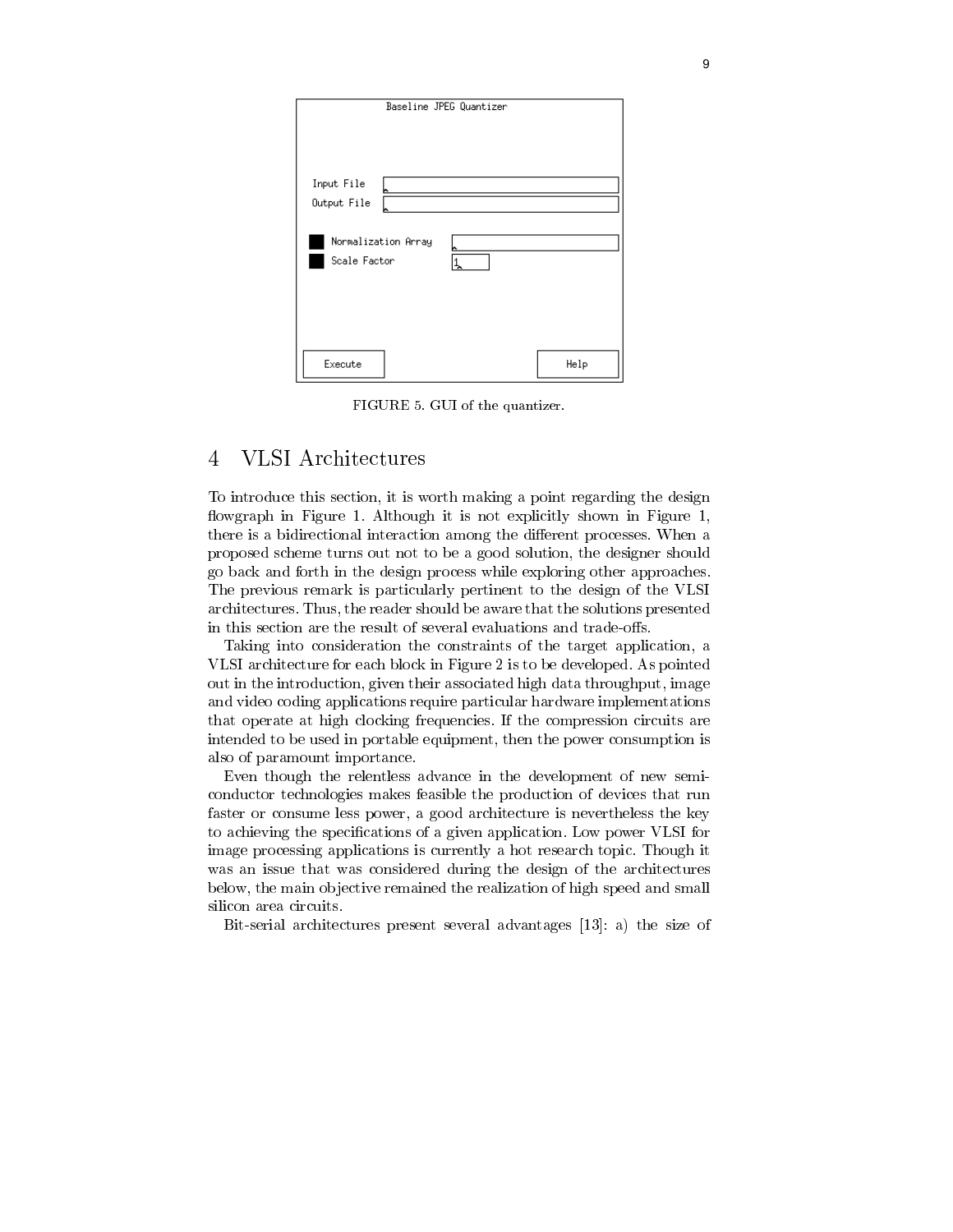bit-serial structures is considerably smaller than their bit-parallel counterparts; b) wiring, which in a VLSI circuit requires a large part of silicon area, is dramatically reduced, since a single wire is required for each input word; c) communication between bit-serial modules is easier to implement, and d) bit-serial architectures lead to tightly pipelined structures at the bit-level, which implies that a maximum clock-rate can be achieved [14]. Thus, whenever it was possible, we have chosen a fully pipelined bit-serial approach.

In the following paragraphs we describe the VLSI architecture for each of the main modules of the encoder in Figure 2.

#### 4.1FDCT

The forward 2-D DCT appropriate for JPEG is defined in [11] as:

$$
X_{uv} = \frac{1}{4}C_uC_v \sum_{i=0}^{7} \sum_{j=0}^{7} x_{ij} \cos[(2i+1)u\pi/16] \cos[(2j+1)v\pi/16]; \quad (1.5)
$$

for  $u, v = 0, 1, \ldots, 7$ , where  $C_u, C_v = 1/2$  for  $u, v = 0$ ;  $C_u, C_v = 1$  otherwise.  $X_{uv}$  represents the value of the 2-D DCT coefficient at the point  $(u, v)$  in the frequency domain, and  $x_{ij}$  represents the value of the image pixel at the point  $(i, j)$ . Given that the 2-D DCT is separable, it can be reformulated as two successive 1-D DCTs: the first one being applied to the rows of the block of 8x8 pixels, whereas the second is applied to the columns of the resulting matrix (or to the rows of its transpose) [7]. This decomposition leads to a simpler hardware implementation.

Using matrix notation, the N-point 1-D DCT  $X$ , of an input vector  $x$ , can be expressed as:

$$
\mathbf{X} = \mathbf{A} \mathbf{x},\tag{1.6}
$$

where **A** represents the cosine transformation matrix. For  $N = 8$  (as required by the JPEG standard) each element of  $X$  is obtained by means of an 8-point inner product of the following form:

$$
X_k = \sum_{l=0}^{7} A_{kl} x_l, \text{ for } k = 0, 1, ..., 7.
$$
 (1.7)

Distributed arithmetic [15] is appropriate for the calculation of inner products. It has the interesting property of circumventing all the multiplications, which are elegantly replaced by the less complex addition and shift operations.

Let us consider the evaluation of the following inner product:

$$
y = \mathbf{a} \mathbf{x} = \sum_{i=0}^{N-1} a_i x_i,
$$
 (1.8)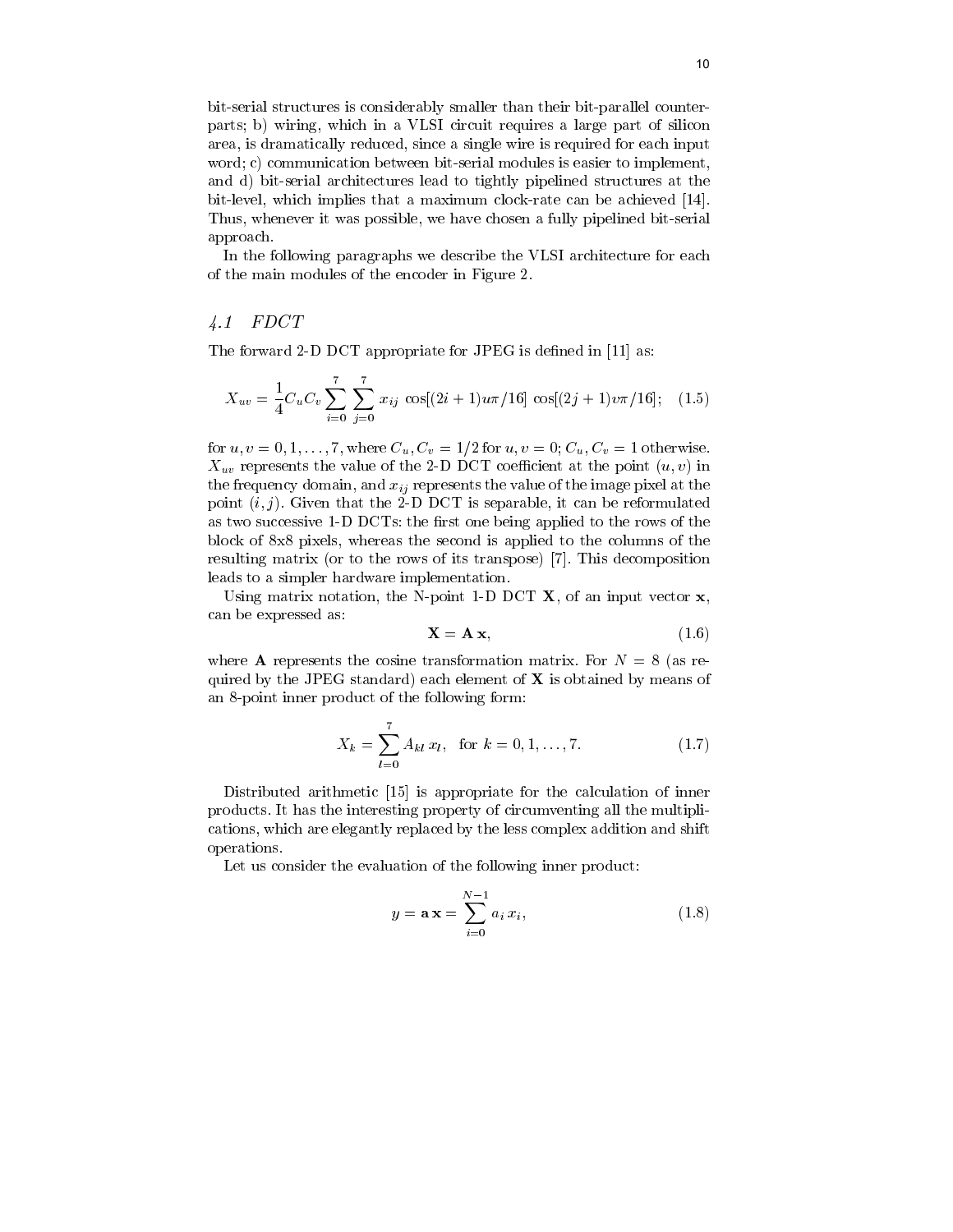where  $x$  and  $a$  denote an input signal vector and a fixed coefficient vector, respectively.

If  $x_i$  is represented as a  $W_d$  bits binary number in 2's complement form, then it can be expressed as:

$$
x_i = \sum_{j=1}^{W_d - 1} x_{ij} 2^{-j} - x_{i0}, \qquad (1.9)
$$

where  $x_{ij}$  represents the *j*th bit of  $x_i$ . Substituting Equation (1.9) into (1.8) and interchanging the order of the summations, we obtain:

$$
y = \sum_{j=1}^{W_d - 1} \left[ \sum_{i=0}^{N-1} a_i x_{ij} \right] 2^{-j} - \sum_{i=0}^{N-1} a_i x_{i0}.
$$
 (1.10)

Let us define  $F_j$  as:

$$
F_j = \sum_{i=0}^{N-1} a_i x_{ij},
$$
\n(1.11)

since the coefficients  $a_i$  are fixed, and  $x_{ij}$  is a binary number, then any evaluation of  $F_j$  must be a number among only  $2^+$  possible values. In a  $maxu$  are implementation, these  $2$  – values can be simply stored in memory (e.g., a ROM).

By substituting Equation (1.11) into (1.10), the original expression of the scalar product of Equation (1.8) can be rewritten as:

$$
y = \sum_{j=1}^{W_d - 1} F_j 2^{-j} - F_0,
$$
\n(1.12)

which can be implemented by a ROM for storing the values of  $F_j$ , an accumulator to implement the sum, and a shifter for executing the multiplications by  $2<sup>j</sup>$ .

The architecture of the 2-D DCT is shown in Figure 6. Each 1-D DCT is executed by a single, multiplexed, distributed arithmetic processor (DAP) [16], whose architecture is shown in Figure 7. For the computation of each of the eight coefficients  $X_k$ , in Equation (1.7), the input vector **x**, is applied eight consecutive times to the DAP. Each coefficient is computed by using a different lookup table. Thus, the ROM depicted in Figure 7, contains eight different ROMs which are chosen with the signal Select. The shift register bank (SRB) in Figure 6 provides the storage and sequential dataflow required for the multiple applications of the input vector.

It turns out that the cosine transformation matrix in Equation (1.6) presents a symmetry on its even rows and an antisymmetry on its odd rows. This implies that Equation (1.7) can be rewritten as: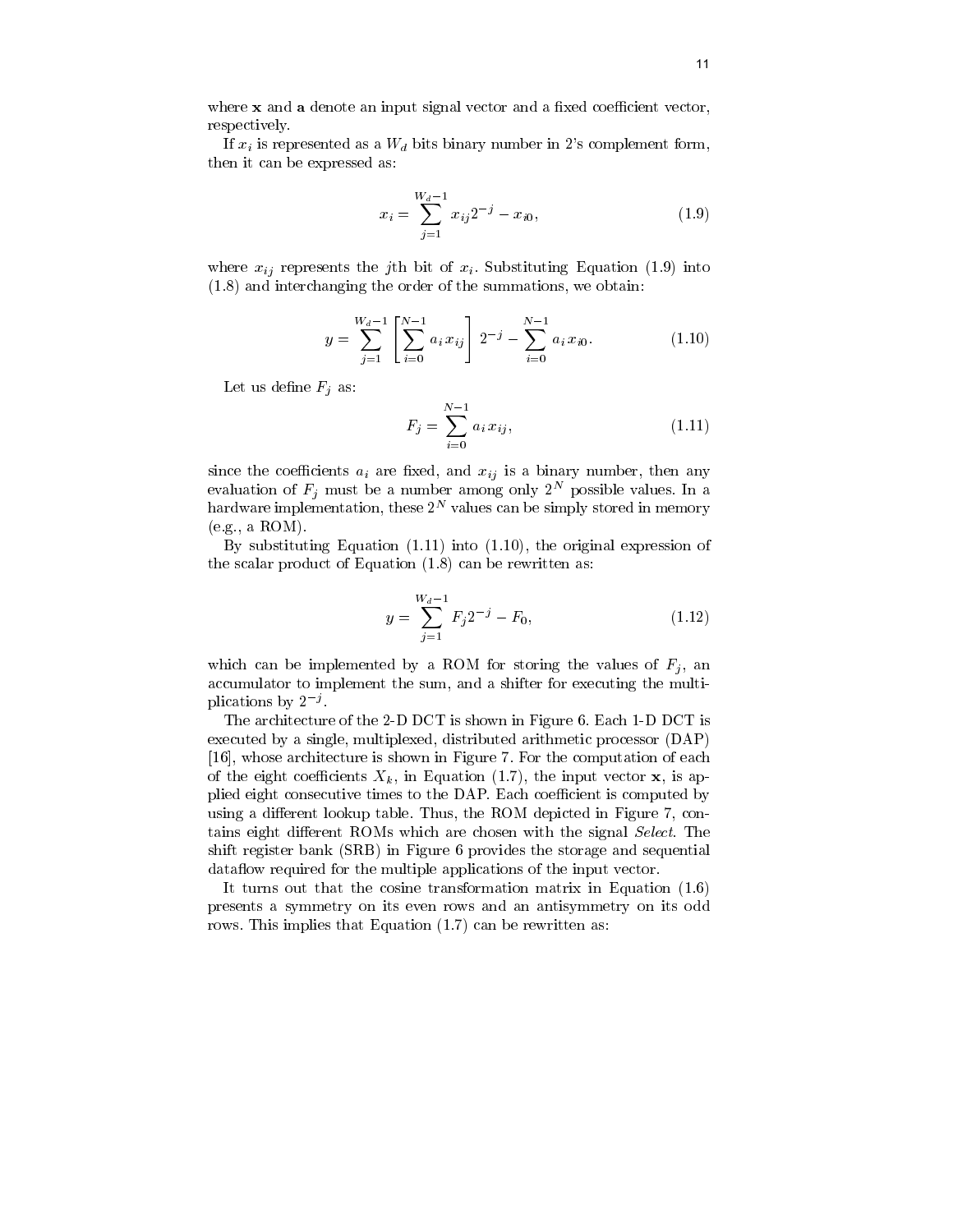

FIGURE 6. Architecture of the 2-D DCT.



FIGURE 7. Distributed arithmetic processor.

$$
X_k = \sum_{l=0}^{3} A_{kl} (x_l \pm x_{8-l}), \text{ for } k = 0, 1, ..., 7
$$
 (1.13)

where the plus sign is used for the even values of k, and consequently, the minus sign for the odd values. The importance of Equation (1.13) is evident: the number of multiplications has been halved. In terms of the DAP's hardware, and in accordance with Equation (1.11), this means that the size of the DAP's ROMs in Figure 7, can been reduced from  $2^N$  to  $2^{N/2}$ words. For  $N = 8$ , eight small ROMs of 16 (instead of 256) words each, are required. Due to this signicant memory saving, Equation (1.13) was retained for implementation. The adders/subtractors in Figure 6 perform the extra additions/subtractions in accordance with Equation (1.13).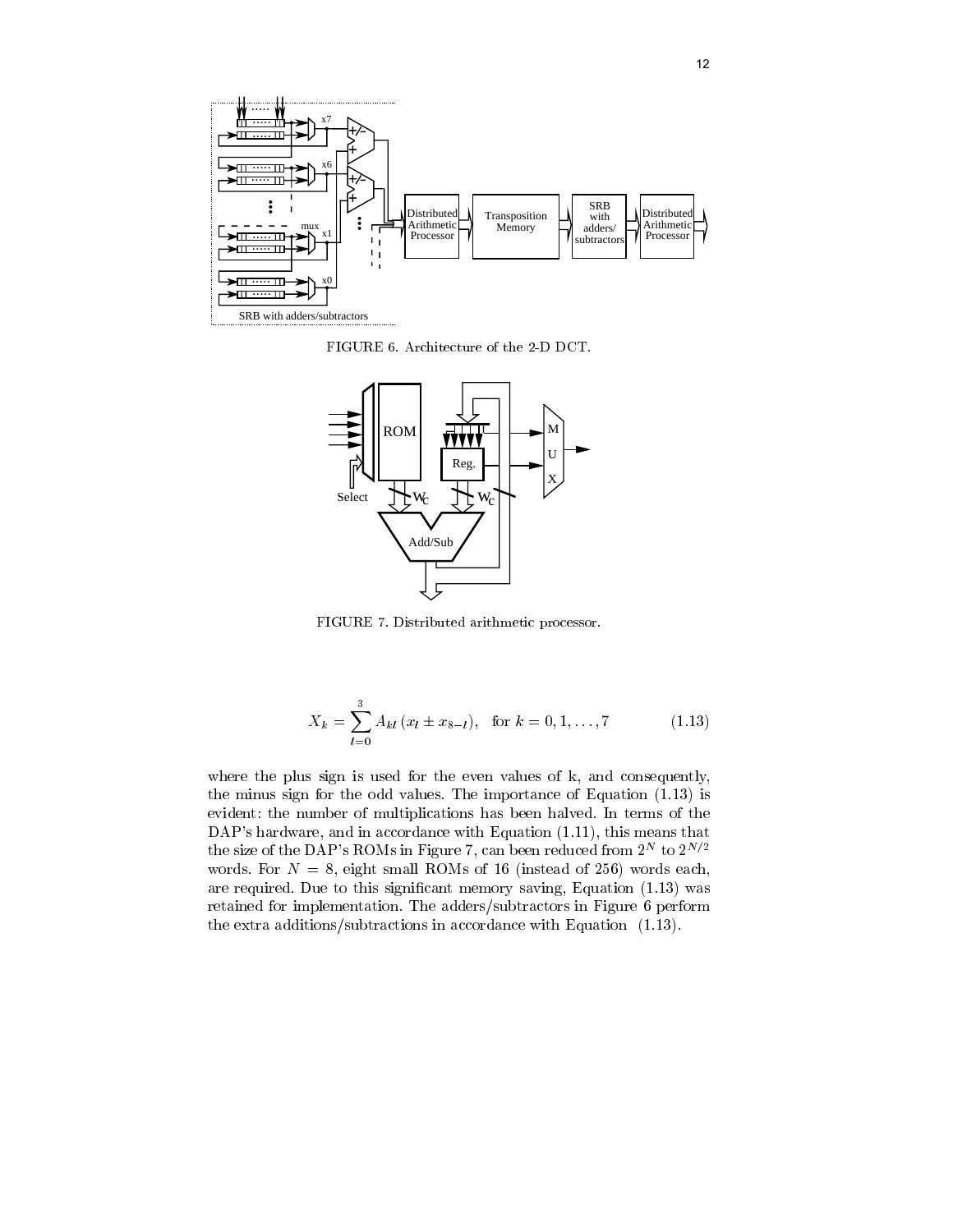#### 4.2Quantizer

The second operation of the JPEG coder is the quantization of the 2-D DCT coefficients and it is defined as:  $Cq_{ij} = round(C_{ij}/N_{ij})$  for  $i, j = 0, 1, ..., 7$ , where  $C_{ij}$  denotes the *ij*-th element of an 8x8 DCT coefficients matrix, whereas  $N_{ij}$  denotes the *ij*-th element of an 8x8 normalization matrix. Reformulating the previous equation as  $Cq_{ij} = round(C_{ij} * (1/N_{ij}))$  allows the replacement of the circuitry of a divisor with that of a simpler multiplier. The VLSI architecture of the quantizer is shown in Figure 8. Since the



FIGURE 8. Architecture of the quantizer.

output of the 2-D DCT processor is bit-serial, a serial-parallel multiplier was implemented. The parallel input to this multiplier being the output of a ROM that contains the inverse of the normalization coefficients.

#### 4.3Entropy coder

The last operation of the baseline JPEG algorithm is entropy coding. Its goal is to increase the compression performance of the encoder by taking advantage of the statistics from the data at the output of the quantizer.

The entropy coder of JPEG can be better explained by means of an example. Let us consider that the zigzag-reordered, 64-element array containing the quantized DCT coefficients, is:  $A = \{a_0, a_1, 0, a_3, 0, 0, 0, a_7, 0, 0, a_{10}, 0, a_{11}, 0, a_{12}, 0, a_{13}, 0, a_{14}, a_{15}, a_{16}, a_{17}, a_{18}, a_{19}, a_{10}, a_{11}, a_{12}, a_{13}, a_{14}, a_{15}, a_{16}, a_{17}, a_{18}, a_{19}, a_{10}, a_{11}, a_{12}, a_{13}, a_{14}, a_{15}, a_{16$  $..., 0$ , for  $a_i \neq 0$ . The first operation consists in the DPCM applied to the DC coefficient. Supposing that the value of the DC coefficient of the previous 8x8 pixels block was  $b_0$ , then the DC value to be coded will be:  $(a_0-b_0)$ . Runlength coding is applied to the AC coefficients; its result is a sequence of 2-element arrays  $(r; a_i)$ , where r represents the number of zeros preceding a non-zero  $a_i$  coefficient. Thus, after the DPCM and runlength coding, the sequence A, becomes:  $B = \{(a_0 - b_0), (0, a_1), (1, a_3), (3, a_7), (2, a_{10}), EOB\},\$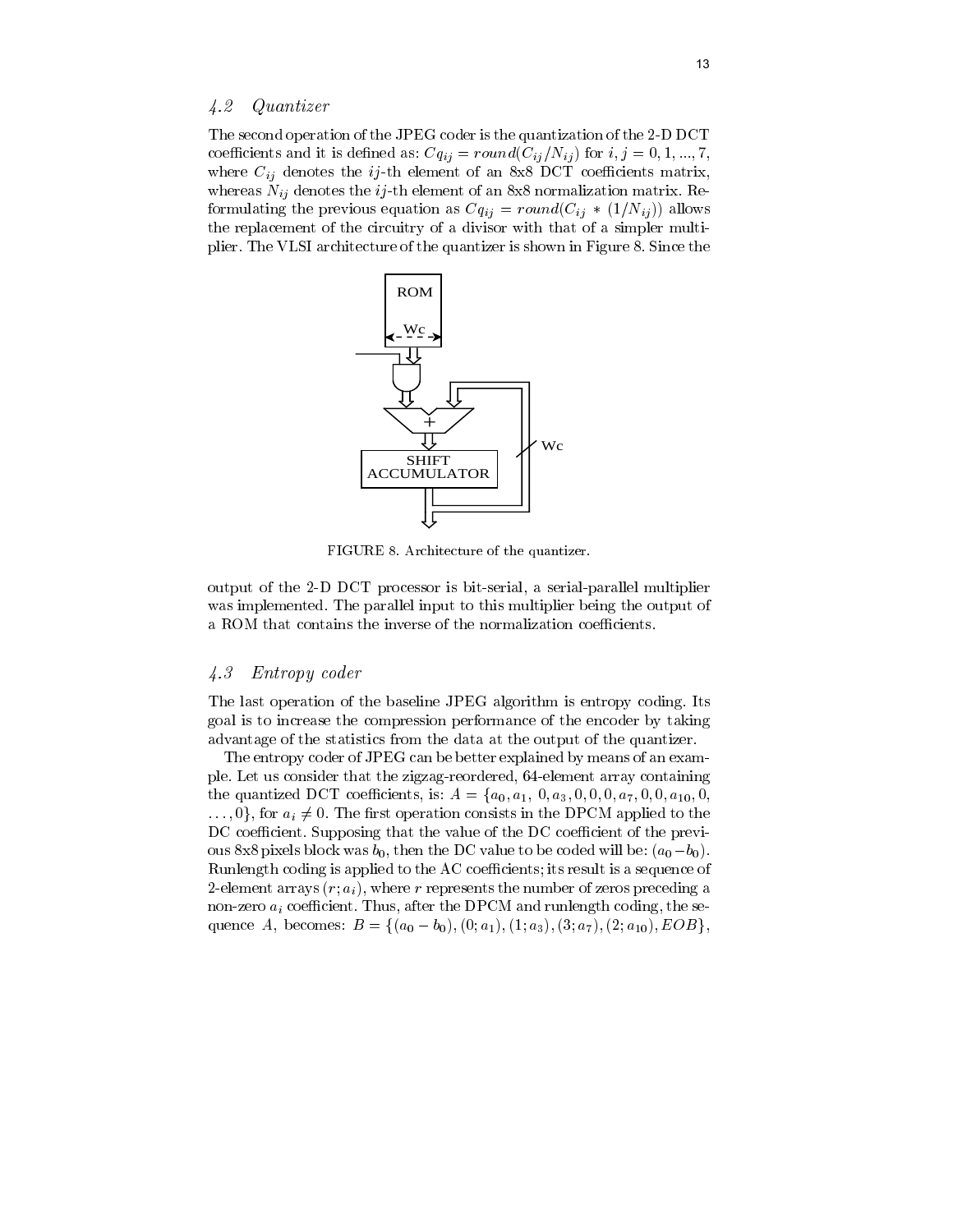where EOB is a special code which indicates that the rest of the values, until the end of the sequence, are zeros.

For all the possible values that an  $a_i$  coefficient can take, different categories  $C_i$  are defined. Each category indicates a range to which the magnitude of  $a_i$  belongs. An extra number  $D_i$  is thus needed, in addition to  $C_i$ , to completely specify the value of  $a_i$ . Each pair of values  $(r; C_i)$  is used to address a table that contains the Huffman codes. The splitting operation of each  $a_i$  into two numbers:  $C_i$  and  $D_i$ , is made in order to reduce the number of entries in the Human table.

The architecture of the entropy coder is shown in Figure 9. The zigzag reordering, required prior to the entropy coding, was implemented by a RAM with different read and write sequences. The DPCM and runlength operations are implemented by means of a subtractor and a zero detection counter, respectively, plus additional control logic and registers. The ROM contains the Huffman codes; since they are inherently of variable length (minimum 2 bits and maximum 16 bits, for the table that was chosen), a bit packer [17] has been added atthe output of the circuit. The function of the bit packer is to concatenate consecutive codewords in order to output, at irregular intervals, words of fixed length.



FIGURE 9. Architecture of the entropy coder.

#### $\overline{5}$ 5 Bit-true Level Modeling

The motivation for implementing a bit-true level model, is to assure the functionality of the architectures, the scheduling, the resource allocation and to find the optimum wordlength of the signals and coefficients of the algorithm.

Based on the programming framework of the high level implementation, a bit-true level model of the baseline JPEG algorithm was built. Each process of the algorithm was again implemented with C code and converted into a Khoros routine. However this time, the arithmetic operations are all carried out in binary arithmetic, modeling accurately the same processing and data flow as would be executed by the corresponding processors and architectures described in section 4.

The GUI corresponding to the bit-true level model of the 2-D DCT is shown in Figure 10. Both rounding and truncation can be modeled. Input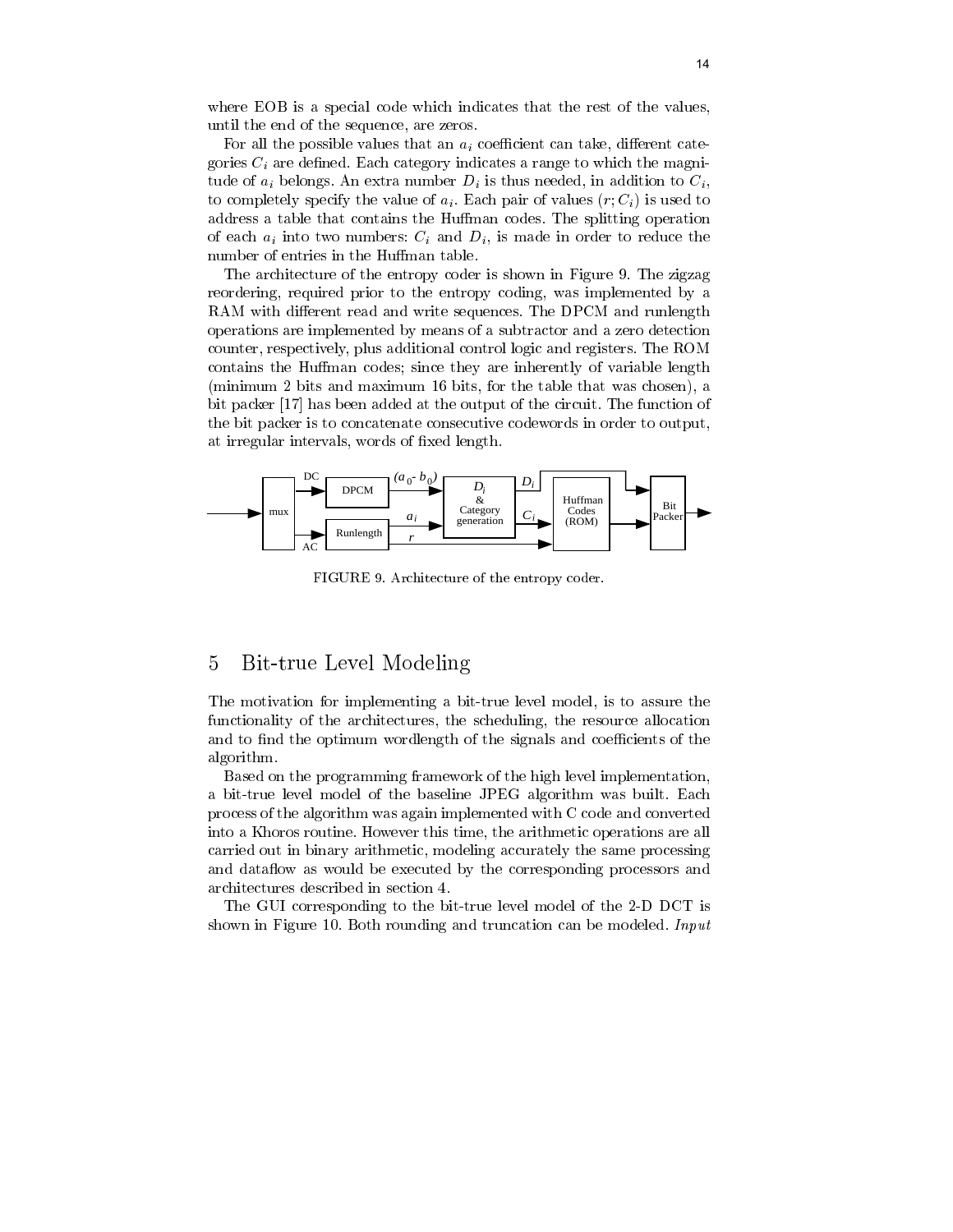| 2-D Discrete Cosine Iransform                                                                                                                                                                                                                                                                                                                                                                                                                                                  |
|--------------------------------------------------------------------------------------------------------------------------------------------------------------------------------------------------------------------------------------------------------------------------------------------------------------------------------------------------------------------------------------------------------------------------------------------------------------------------------|
| Input File<br>Output File                                                                                                                                                                                                                                                                                                                                                                                                                                                      |
| Number of points (1D-DCT)<br>18.<br>Input Wordlength (bits)<br>Quantization<br>Rounding<br>Output Wordlength (bits)<br>Quantization<br>Rounding<br>Intermediate Input Wordlength (bits)<br>Quantization<br>Truncation<br>Intermediate Output Wordlength (bits)<br>Quantization<br>(Truncation<br>Rom -DA based Wordlength (bits)<br>Quantization<br>(Rounding<br>Input Scale<br>Intermediate Data Scale<br>Model pre-additions<br>Yes<br>Implement an Offset Binary Code<br>No |
| Execute<br>Help                                                                                                                                                                                                                                                                                                                                                                                                                                                                |

FIGURE 10. GUI of the 2-D DCT bit-true level model.

Wordlength refers to the number of bits per pixel required at the input of the 2-D DCT circuit. The original number of bits of an original image (e.g., 8 bits for an image of 256 gray levels) might be increased by padding trailing or leading zeros, to comply with the control signals in bit-serial structures.

Output Wordlength refers to the number of bits required to represent the 2-D DCT coefficients. As pointed out in section 2, the 2-D DCT is computed by means of two successive 1-D DCTs. The Intermediate parameters in Figure 10 refer to the data between the two 1-D DCTs. The wordlength of the DAP's ROM refers to the number of bits required to represent the lookup table coefficients given by Equation  $(1.11)$ . In Figure 7 this wordlength is denoted by  $W_c$ .

The *Scale* parameters are required to fix the binary point to the same position for all the data registers. In general the scale factors are chosen to be a positive integer power of 2, in order to facilitate the implementation by means of simple shifts.

The Model pre-additions parameter allows the user to decide whether the implementation of Equation (1.7) or (1.13) should be modeled. As the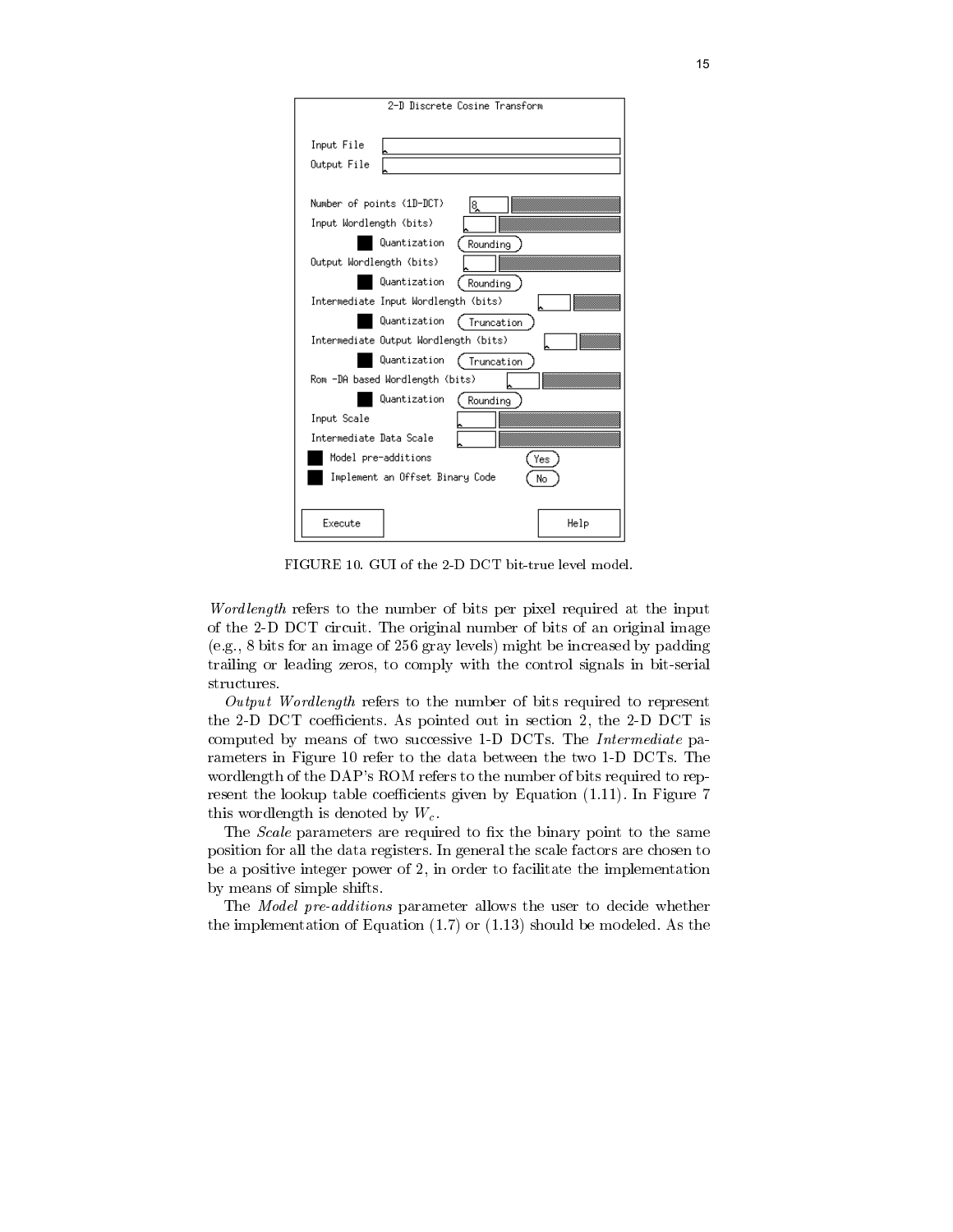adder/subtractors in Figure 6 confirm, this option has been set to Yes, for our JPEG circuit.

The Offset Binary Coding (OBC) technique allows a binary table to be reduced from 2<sup>N</sup> to 2<sup>N</sup>1 elements, as explained in [18]. Though this option was not selected for our circuit (the reduction of a DAP's ROM size from 16 to 8 words was not very signicant, due to the required additional logic and control), its model was implemented for experimental purposes.

For the 2-D DCT circuit, the optimum DAP's data- and ROM-wordlength found was 12 and 10 bits respectively. The intermediate input and output wordlength was evaluated to 12 bits. Simulations showed no difference in the results between using rounding or truncation. Thus, truncation mode was used, due to its simpler implementation.

The simulations of the bit-true level model of the quantizer circuit gave as a result a ROM wordlength value of 9 bits and an input/output data wordlength of 12 bits. No bit-true level model was developed for the entropy coder, due to the fact that the Human coder does not involve arithmetic operations.

### 6 Layout Design

By layout design we refer to the translation of the architectures into a CMOS circuit, which can be characterized by its speed, power consumption, etc.. Several software environments exist on the market today, to design circuits at any level (i.e., behavioral, logic, or transistor level). In our case, we have used the Compass environment [19], which contains a set of tools that aids the designer during the different stages of the circuit development.

When a module of an architecture is highly regular  $[21]$ , the layout editor tool was used for developing full custom modules. The layout editor allows the design of circuits at the transistor level. For highly regular structures, this does not penalize the time for development since only a few cells have to be designed. On the other hand, minimum silicon area, minimum power consumption and high clock frequency circuits are achieved.

For less regular structures, the standard cell approach was applied. A cell library containing a collection of logic and arithmetic circuits (e.g., inverters, ANDs, NORs, latches, flip-flops, adders) are available to the user. By selection, arrangement and interconnection, the circuit designer is able to build circuits of higher complexity. The Logic Assistant tool of Compass is well suited to this task.

Cell compilers were also used during the datapath development of the JPEG circuit, mainly to generate the RAM for matrix transposition in Figure 6, and the ROM containing the Huffman tables [20] of the entropy coder in Figure 2.

At each hierarchical level of the design, extensive simulations were car-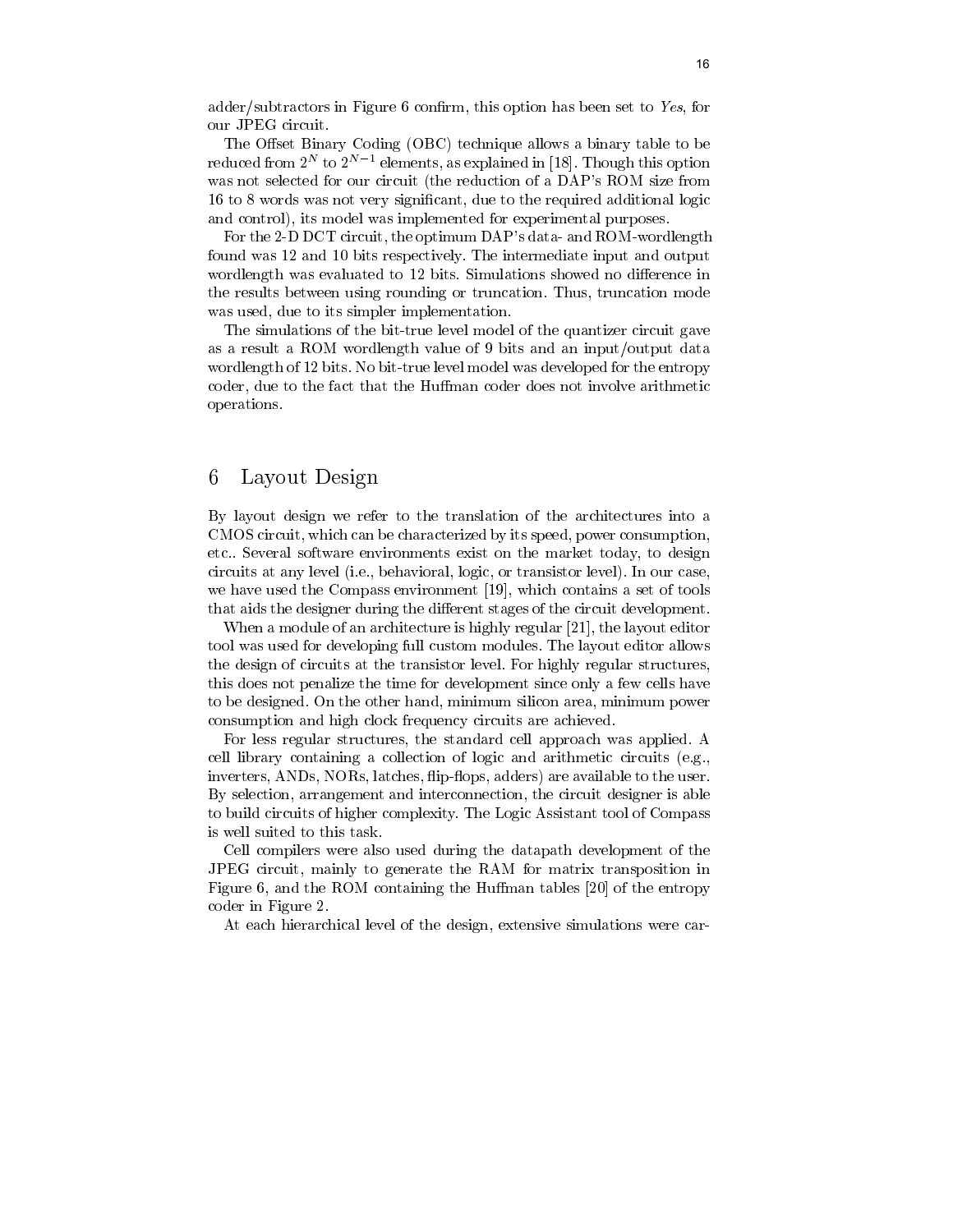ried out with both the Mixed-Mode and SPICE simulators. This allows verication of the functional correctness of the circuit, and the extraction of characteristics such as the maximum attainable working frequency.

#### $\overline{7}$ Results

The layout of the JPEG coder circuit is shown in Figure 11. The area of the chip is  $4.6 \times 3.1 \text{ mm}^2 \approx$ 14.5 mm2 . It was implemented in the  $1.2 \mu m$  5V CMOS CMN12 process from VLSI Technology Inc. On the left part of the layout are located the SRBs, the quantizer and the two DAPs. All these circuits were built with full-custom layouts, a fact that is reflected by the very small area of the modules.



FIGURE 11. JPEG coder circuit.

The reutilization of the basic layout cells was efficiently maximized. The RAM for executing the matrix transposition and the zigzag reordering is located at the bottom-left corner of the circuit. The Huffman coder was realized by using the standard cell approach. It corresponds to the regular structure composed of rows of cells in the right part of the layout. The two blocks in the middle of the layout correspond to the ROMs containing the Human codes tables.

At a clock frequency of 36 MHz, this circuit is able to process 25 CIF (Common Intermediate Format: 352 x 288 pixels) images per second. Thus, it is also suitable for motion JPEG (MJPEG) or for the non-recursive path of the H.261 [22] low-bit rate video coder. With a negligible increase in the silicon area, this circuit has been modified to feature four power management modes of operation [23]. Each mode of operation allows the user to trade image quality for power consumption; an option that can be very useful in portable multimedia equipment.

#### 7.1Extensions for Video Coding

Motion JPEG, though formally not supported by any coding standard, represents one practical solution for DCT-based video coding. That is, if an available JPEG encoder is fast enough, then one could use it to compress a video sequence by coding each frame as an independent still image. On the other hand, a more effective video coding system can be seen as a still coding scheme, to which a module to reduce the frame-to-frame redundancies has been added. Motion compensation is a very well-suited technique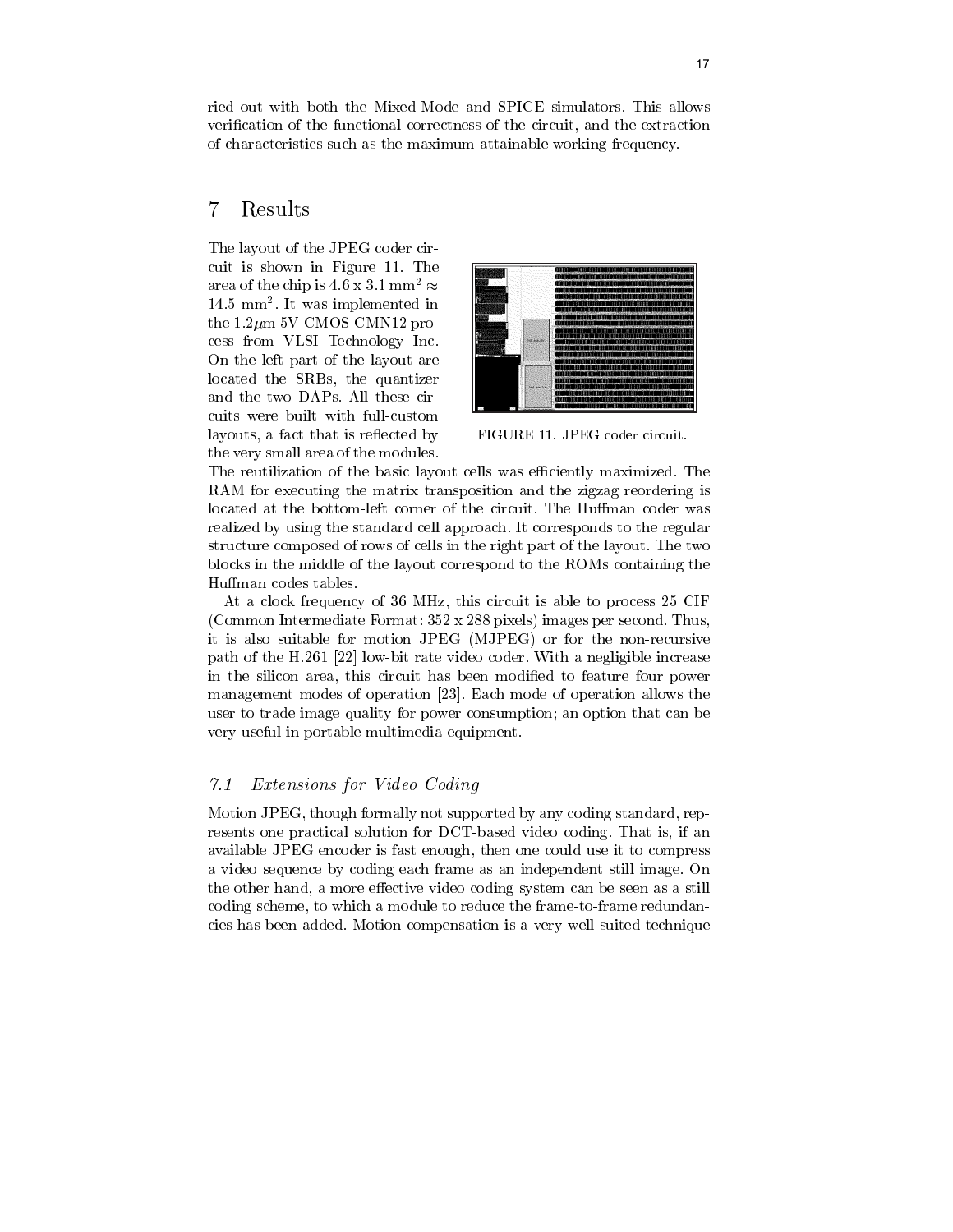for reducing the interframe redundancies, related to the movements of objects across consecutive frames in a video sequence. For example, in the standards H.261, MPEG-1 [24] and MPEG-2 [25], the principle is to use a frame, plus the motion information, as a prediction to the immediately following frame(s). The prediction error frame—the current frame minus its prediction frame—is then coded as in a classic DPCM scheme.

The estimation of the motion vectors is the most computationally intensive operation in a video coder. In accordance with architectures that were discussed in section 4, a bit-serial VLSI architecture for a motion estimation algorithm was reported in [26]. In the frame of the methodology, the incorporation of the study of the interframe redundancy reduction modules has to be added, in order to evaluate the implementation of video coding systems.

A semi-custom methodology for the VLSI implementation of image compression systems was reported. The software environments were described along with an example of the implementation of a JPEG coder circuit. Though image compression was addressed in this chapter, the methodology could equally be applied to other image processing applications. The intermediate results of this methodology can also be used to develop solutions for other kinds of technologies (DSP, FPGA, etc.).

The main objective of the chapter was to give a general overview of a methodology, and corresponding CAD framework, that transforms an image processing algorithm into an integrated circuit. Readers unfamiliar with VLSI circuits are reassured that some of the descriptions and options, in the previous sections, were not described in detail, due to unavoidable space limitations. For further descriptions the reader is invited to consult the given references.

### 9 Acknowledgements

This work was supported by the Swiss National Science Foundation under Grant FN 2000-40'627.94, and by the Laboratory of Microtechnology (LMT EPFL). The latter is an entity common to the Swiss Federal Institute of Technology, Lausanne, and the Institute of Microtechnology, University of Neuchâtel.

The support provided by the Swiss Federal Office for Education and Science under Grant 874-01-49 is also acknowledged.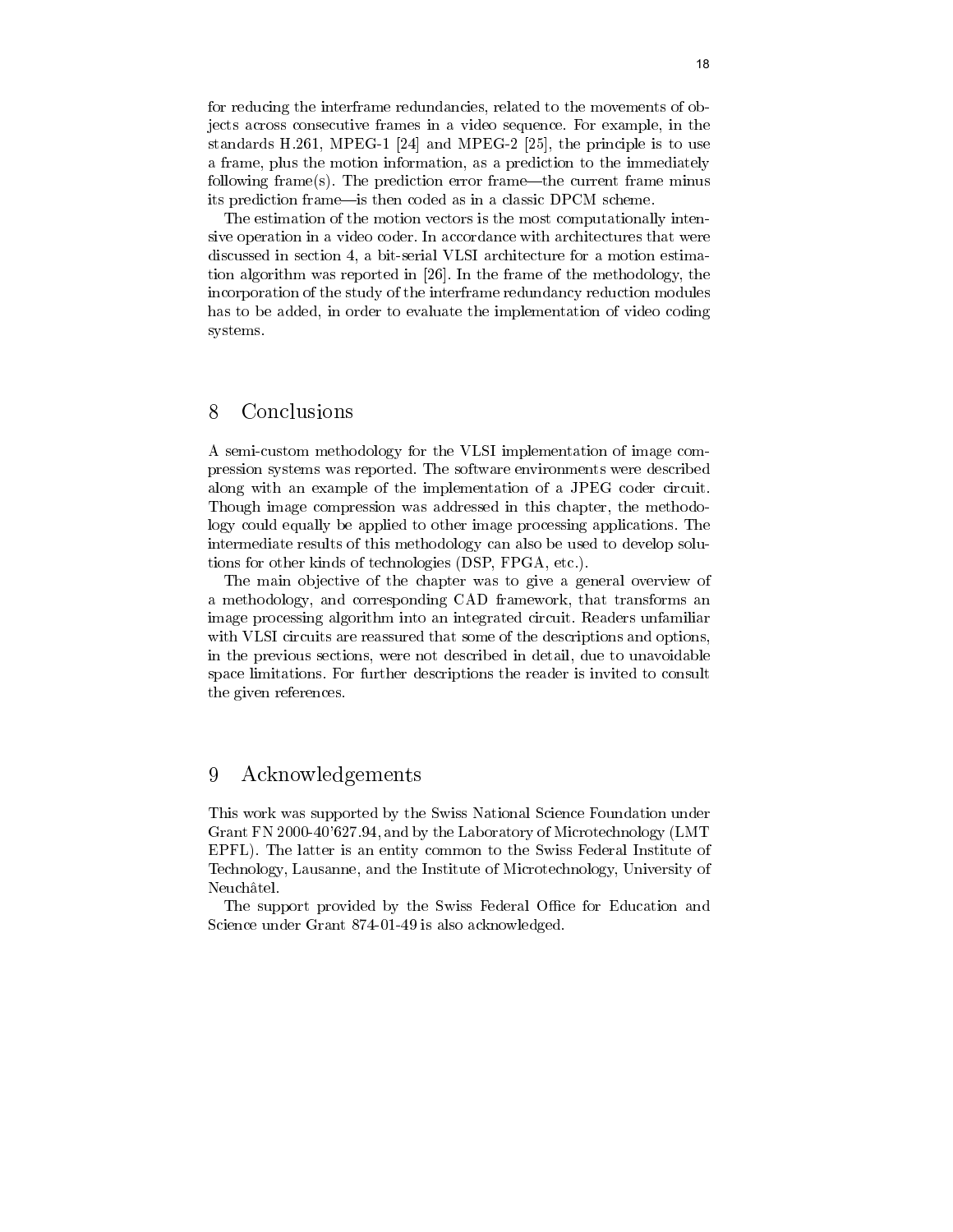### <sup>10</sup> References

- [1] R. C. Gonzalez and R. E. Woods, "Digital Image Processing", Addison-Wesley, Reading, MA, USA, 1992.
- [2] M. Rabbani and P.W. Jones, "Digital Image Compression Techniques", Vol. TT 7, SPIE Optical Engineering Press, Bellingham, WA, USA, 1991.
- [3] M. Kunt, G. Granlund and M. Kocher, "Traitement Numérique des Images", Presses Polytechniques et Universitaires Romandes, Collection Electricité, Traitement de l'Information, Vol. 2, Lausanne. Switzerland, 1993. (In French).
- [4] Philips, TriMedia VLIW-Based PCI Multimedia Processor System (TriMedia White Paper), 1995.
- [5] Texas Instruments, TMS320C8x, Technical Documentation, 1995.
- [6] W.B. Pennebaker and J.L. Mitchell, "JPEG Still Image Data Compression Standard", Van Nostrand Reinhold, New York, NY, USA, 1993.
- [7] K. R. Rao, and P. Yip, "Discrete Cosine Transform: Algorithms,  $Ad$ vantages, Applications", Academic Press, Boston, MA, USA, 1990.
- [8] V. Bhaskaran and K. Konstantinides, "Image and Video Compression Standards. Algorithms and Architectures", Kluwer Academic Publishers, Boston, MA, USA, 1995.
- [9] J. Bracamonte, "A high and bit-true level implementation of the baseline JPEG image compression algorithm", Internal Report IMT, Institute of Microtechnology, University of Neuchâtel, Switzerland, 1996.
- $[10]$  D. Rasure, D. Arguiro, T. Sauer and C. William, "A visual language and software development environment for image processing", Int'l J. of Imaging Systems and Technology, Vol. 2, 1990, pp. 183-199.
- [11] ITU-T Recommendation T.81 "Digital compression and coding of continuous-tone still images", September, 1992.
- [12] Khoral Research, Inc., Khoros Programmer's Manual, 1995.
- [13] R. I. Hartley and K. K. Parhi, "Digit-Serial Computation", Kluwer Academic Publishers, Boston, MA, USA, 1995.
- [14] P. Denyer and D. Renshaw, "VLSI Signal Processing: A Bit-serial Approach", Addison-Wesley, VLSI System Series, 1985.